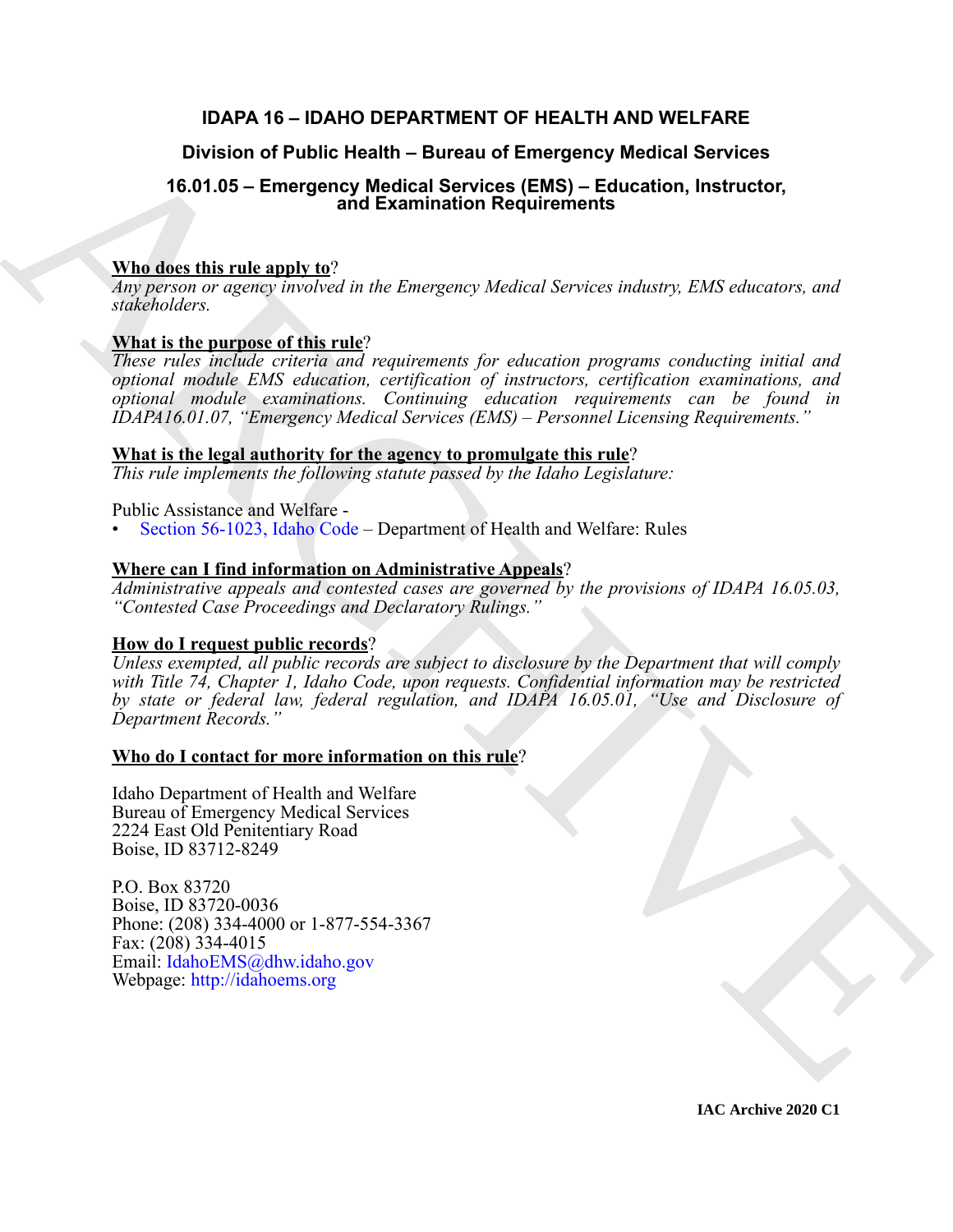# *Table of Contents*

# **16.01.05 – Emergency Medical Services (EMS) – Education, Instructor, and Examination Requirements**

| 16.01.05 - Emergency Medical Services (EMS) - Education, Instructor,<br>and Examination Requirements |
|------------------------------------------------------------------------------------------------------|
|                                                                                                      |
|                                                                                                      |
|                                                                                                      |
|                                                                                                      |
|                                                                                                      |
|                                                                                                      |
|                                                                                                      |
| 075. Investigation Of Complaints For EMS Education Program                                           |
| 076. Administrative Action Imposed For EMS Instructor Certification.  5                              |
| 077. Standards Of Professional Conduct For EMS Education Program                                     |
|                                                                                                      |
| <b>EMS EDUCATION PROGRAMS</b>                                                                        |
|                                                                                                      |
|                                                                                                      |
|                                                                                                      |
|                                                                                                      |
|                                                                                                      |
|                                                                                                      |
|                                                                                                      |
|                                                                                                      |
|                                                                                                      |
|                                                                                                      |
| <b>CRITERIA FOR EMS EDUCATION</b>                                                                    |
|                                                                                                      |
|                                                                                                      |
|                                                                                                      |
|                                                                                                      |
| EMS EDUCATION PROGRAM PERSONNEL REQUIREMENTS, And the<br><b>QUALIFICATIONS, AND RESPONSIBILITIES</b> |
|                                                                                                      |
|                                                                                                      |
|                                                                                                      |
|                                                                                                      |
| <b>EMS INSTRUCTOR CERTIFICATION</b>                                                                  |
|                                                                                                      |
|                                                                                                      |
|                                                                                                      |
|                                                                                                      |
|                                                                                                      |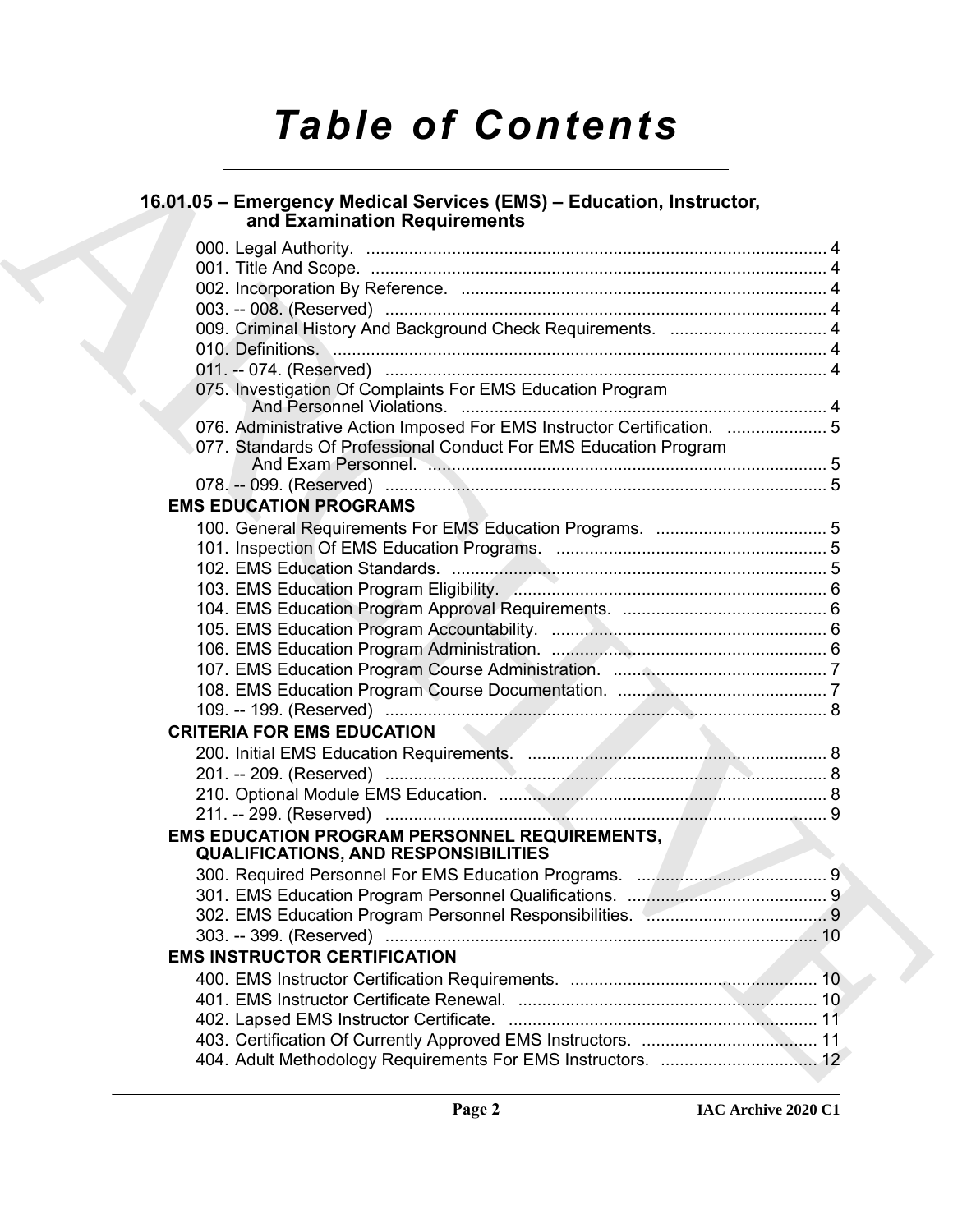# *Table of Contents (cont'd)*

| <b>EMS EXAMINATIONS</b>                                                    |
|----------------------------------------------------------------------------|
|                                                                            |
|                                                                            |
| 999. Other Violations That May Result In Formal Administrative Action.  13 |
|                                                                            |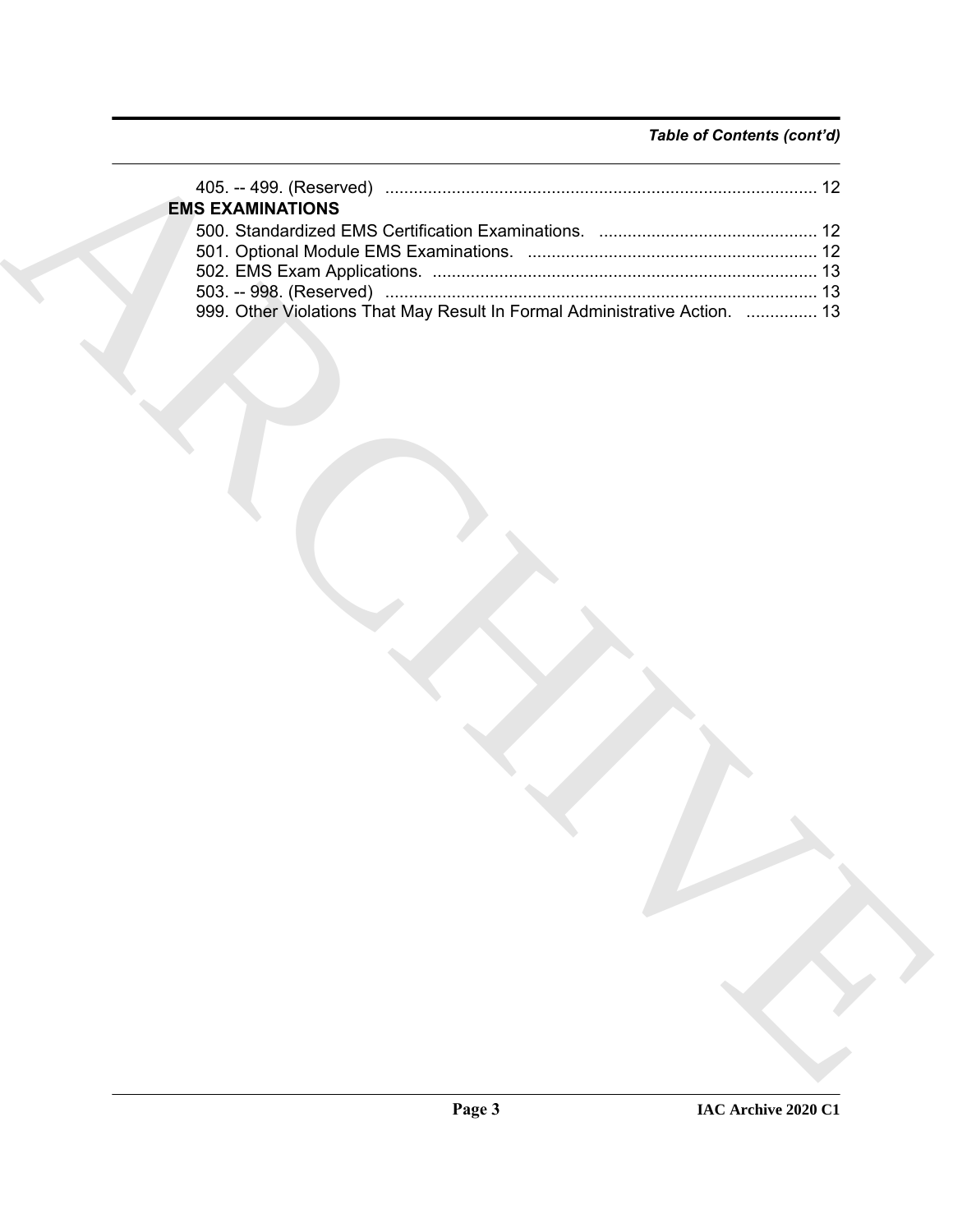### <span id="page-3-19"></span><span id="page-3-0"></span>**16.01.05 – EMERGENCY MEDICAL SERVICES (EMS) – EDUCATION, INSTRUCTOR, AND EXAMINATION REQUIREMENTS**

## <span id="page-3-1"></span>**000. LEGAL AUTHORITY.**

The Idaho Board of Health and Welfare is authorized under Section 56-1023, Idaho Code, to adopt rules and standards concerning the administration of the Idaho Emergency Medical Services Act, Sections 56-1011 through 56- 1023, Idaho Code. The Director is authorized under Section 56-1003, Idaho Code, to supervise and administer an emergency medical service program. (7-1-16)

### <span id="page-3-20"></span><span id="page-3-2"></span>**001. TITLE AND SCOPE.**

<span id="page-3-22"></span>**01. Title**. These rules are titled IDAPA 16.01.05, "Emergency Medical Services (EMS) – Education, Instructor, and Examination Requirements." (7-1-16)

<span id="page-3-21"></span>**02. Scope**. These rules include criteria and requirements for education programs conducting initial and optional module EMS education, certification of instructors, certification examinations, and optional module examinations. Continuing education requirements can be found in IDAPA16.01.07, "Emergency Medical Services (EMS) -- Personnel Licensing Requirements." (7-1-16)

## <span id="page-3-14"></span><span id="page-3-3"></span>**002. INCORPORATION BY REFERENCE.**

The Department has incorporated by reference the following documents: (7-1-16)

<span id="page-3-17"></span>**01. Idaho EMS Education Standards, edition 2016-1**. The Department has adopted the Idaho EMS Education Standards, edition 2016-1, and hereby incorporates these standards by reference. Copies may be obtained from the Department, see online at: http://www.IdahoEMS.org. (3-20-20)

<span id="page-3-16"></span><span id="page-3-15"></span>**02. Idaho Bureau of EMS and Preparedness EMS Education Equipment List, edition 2016-1**. The Department has adopted the Idaho Bureau of EMS and Preparedness EMS Education Equipment List, edition 2016-1, and hereby incorporates these standards by reference. Copies may be obtained from the Department, see online at: http://www.IdahoEMS.org. (3-20-20)

600. Laboratorius de manifesta de antenira de manifesta sinte acceles de antenir de antenir de la Constantino de la Constantino de la Constantino de la Constantino de la Constantino de la Constantino de la Constantino de **03. Idaho EMS Bureau Vehicle Extrication Awareness Instructor Guidelines, edition 2016-1**. The Department has adopted the Idaho EMS Bureau Vehicle Extrication Awareness Instructor Guidelines, edition 2016-1, and hereby incorporates these standards by reference. Copies may be obtained from the Department, see online at: http://www.IdahoEMS.org. (3-20-20)

# <span id="page-3-4"></span>**003. -- 008. (RESERVED)**

# <span id="page-3-9"></span><span id="page-3-5"></span>**009. CRIMINAL HISTORY AND BACKGROUND CHECK REQUIREMENTS.**

Certified EMS instructors must comply with the provisions in IDAPA 16.05.06, "Criminal History and Background Checks," to include:  $(7-1-16)$ 

<span id="page-3-11"></span>**01. Initial Instructor Certification**. Individuals seeking initial instructor certification must have successfully passed a criminal history and background check under the provisions in IDAPA 16.05.06, "Criminal History and Background Checks." (7-1-16)

<span id="page-3-12"></span>**02. Reinstatement of Instructor Certification**. Individuals requesting reinstatement of instructor certification must have successfully passed a criminal history and background check under the provisions in IDAPA 16.05.06, "Criminal History and Background Checks." Denial without the grant of an exemption under IDAPA 16.05.06 will result in denial of reinstatement of certification. (7-1-16)

<span id="page-3-10"></span>**03. Additional Criminal History and Background Check**. The Department may require an updated or additional criminal history and background check at any time, without expense to the candidate, if there is cause to believe new or additional information will be disclosed. (7-1-16)

### <span id="page-3-13"></span><span id="page-3-6"></span>**010. DEFINITIONS.**

For the purposes of this chapter, the definitions in IDAPA 16.01.02, "Emergency Medical Services (EMS) -- Rule<br>Definitions" apply. (7-1-16) Definitions" apply.

# <span id="page-3-7"></span>**011. -- 074. (RESERVED)**

<span id="page-3-18"></span><span id="page-3-8"></span>**075. INVESTIGATION OF COMPLAINTS FOR EMS EDUCATION PROGRAM AND PERSONNEL VIOLATIONS.**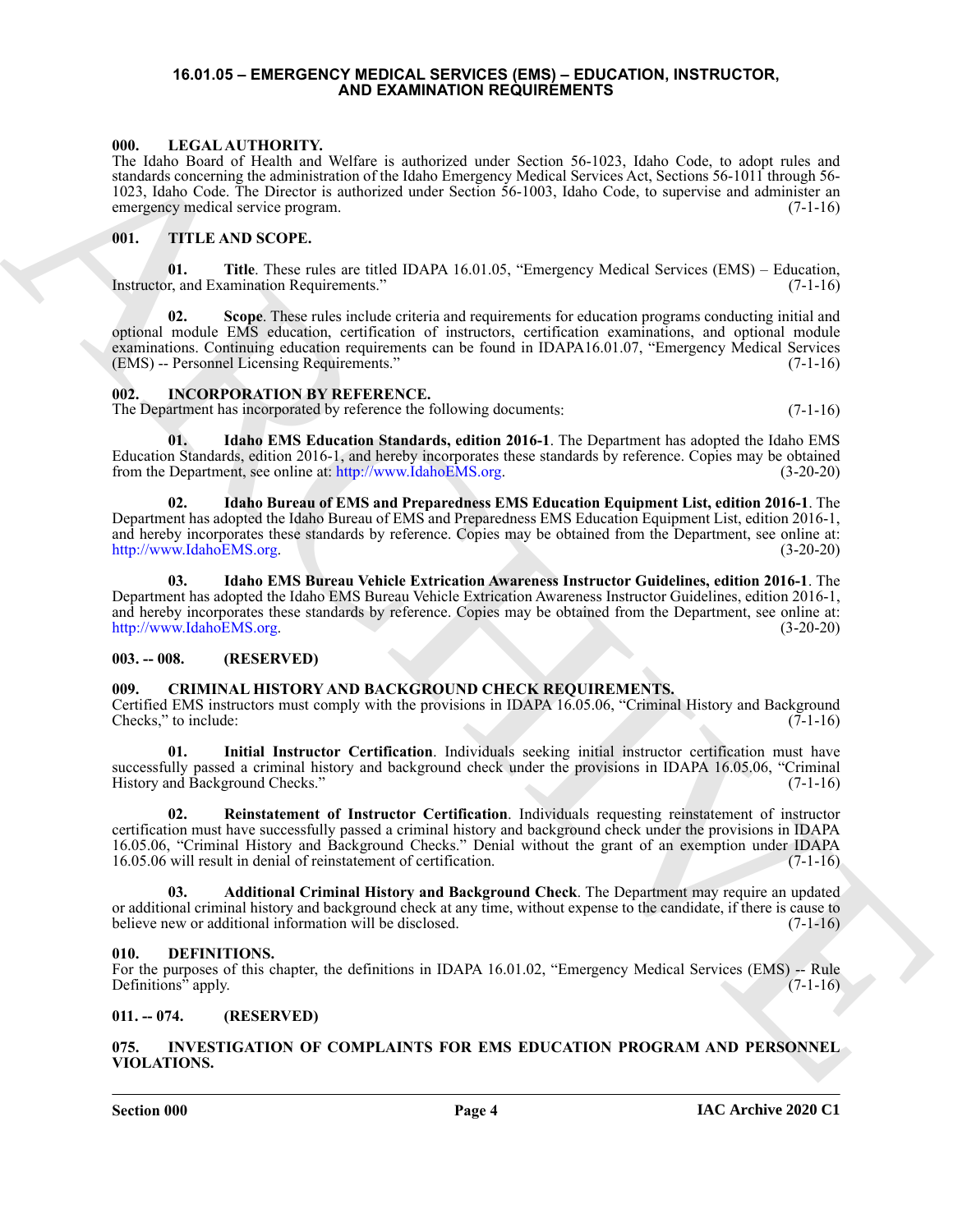Investigation of complaints and disciplinary actions for EMS education program and personnel are provided under IDAPA 16.01.12, "Emergency Medical Services (EMS) -- Complaints, Investigations, and Disciplinary Actions."  $(7-1-16)$ 

# <span id="page-4-7"></span><span id="page-4-0"></span>**076. ADMINISTRATIVE ACTION IMPOSED FOR EMS INSTRUCTOR CERTIFICATION.**

**Experiment of Neuron Sylvicides**<br> **Experiment of Neuron Sylvicides**<br>
EDMN 16:03.11. "Reasoning Multiplicary relies at EMS shows<br>the member of neuron Neuron Sylvicides (and the member of neuron neuron and Directions Actio Any EMS instructor certificate may be suspended, revoked, denied, or retained with conditions for noncompliance with any standard or rule. Administrative actions on an instructor certificate, imposed by the EMS Bureau for any action, conduct, or failure to act that is inconsistent with professionalism, or standards, or both, are provided under Sections 56-1011 through 56-1023, Idaho Code, and IDAPA 16.01.12, "Emergency Medical Services (EMS) -- Complaints, Investigations, and Disciplinary Actions." (3-20-20)

# <span id="page-4-14"></span><span id="page-4-1"></span>**077. STANDARDS OF PROFESSIONAL CONDUCT FOR EMS EDUCATION PROGRAM AND EXAM PERSONNEL.**

All personnel associated with a EMS education program or exam must adhere to the following standards: (7-1-16)

<span id="page-4-16"></span>**01. Professional Conduct**. EMS education program and exam personnel must uphold the dignity and honor of the profession and abide by all federal, state, and local laws and statutes. They must ensure just and equitable treatment for all members of the profession in the exercise of academic freedom, professional rights, and responsibilities while following generally recognized professional principles. (7-1-16)

<span id="page-4-15"></span>**02. Personal Relationships**. EMS education program and exam personnel must maintain a professional relationship with all students, both inside and outside the physical and virtual classroom. They must avoid conflicts of interest when accepting gifts, gratuities, favors, and additional compensation from students, colleagues, parents, patrons, or business personnel. (7-1-16)

<span id="page-4-17"></span>**03. Professional Integrity**. EMS education program and exam personnel must exemplify honesty and integrity in the course of professional practice. They must refrain from the possession, use, or abuse of alcohol or illegal drugs while they are involved in the instruction of students. They must comply with state and federal laws and program policies relating to the confidentiality of student records, unless disclosure is required or permitted by law.

 $(7-1-16)$ 

<span id="page-4-18"></span>**04. Respectful Behavior**. EMS education program and exam personnel must behave in a respectful and appropriate manner when dealing with students, colleagues, parents, patrons, and business or Department personnel, ensuring that they are always aware of their intended audience. (7-1-16)

### <span id="page-4-3"></span><span id="page-4-2"></span>**078. -- 099. (RESERVED)**

### <span id="page-4-8"></span>**EMS EDUCATION PROGRAMS (Sections 100-199)**

# <span id="page-4-12"></span><span id="page-4-4"></span>**100. GENERAL REQUIREMENTS FOR EMS EDUCATION PROGRAMS.**

EMS education programs must meet all requirements in these rules. A program may be approved by the Department if all requirements are met. Each program must be approved and in good standing in order for graduates of courses provided by a program to qualify for access to an Idaho EMS certification examination. (7-1-16)

### <span id="page-4-13"></span><span id="page-4-5"></span>**101. INSPECTION OF EMS EDUCATION PROGRAMS.**

Representatives of the Department are authorized to enter an EMS education facility at reasonable times for the purpose of assuring that an EMS education program meets the provisions of these rules. (7-1-16)

# <span id="page-4-9"></span><span id="page-4-6"></span>**102. EMS EDUCATION STANDARDS.**

<span id="page-4-10"></span>**01. Initial Education**. Curriculum utilized for initial education must be based upon the Idaho EMS Education Standards incorporated under Section 004 of these rules. (7-1-16)

<span id="page-4-11"></span>**02. Optional Module Education**. Curriculum utilized for optional module education must be based upon the Idaho EMS Education Standards incorporated under Section 004 of these rules for the higher level scope of practice in which the skills, knowledge, and competency exist in the floor of the scope of practice. (7-1-16)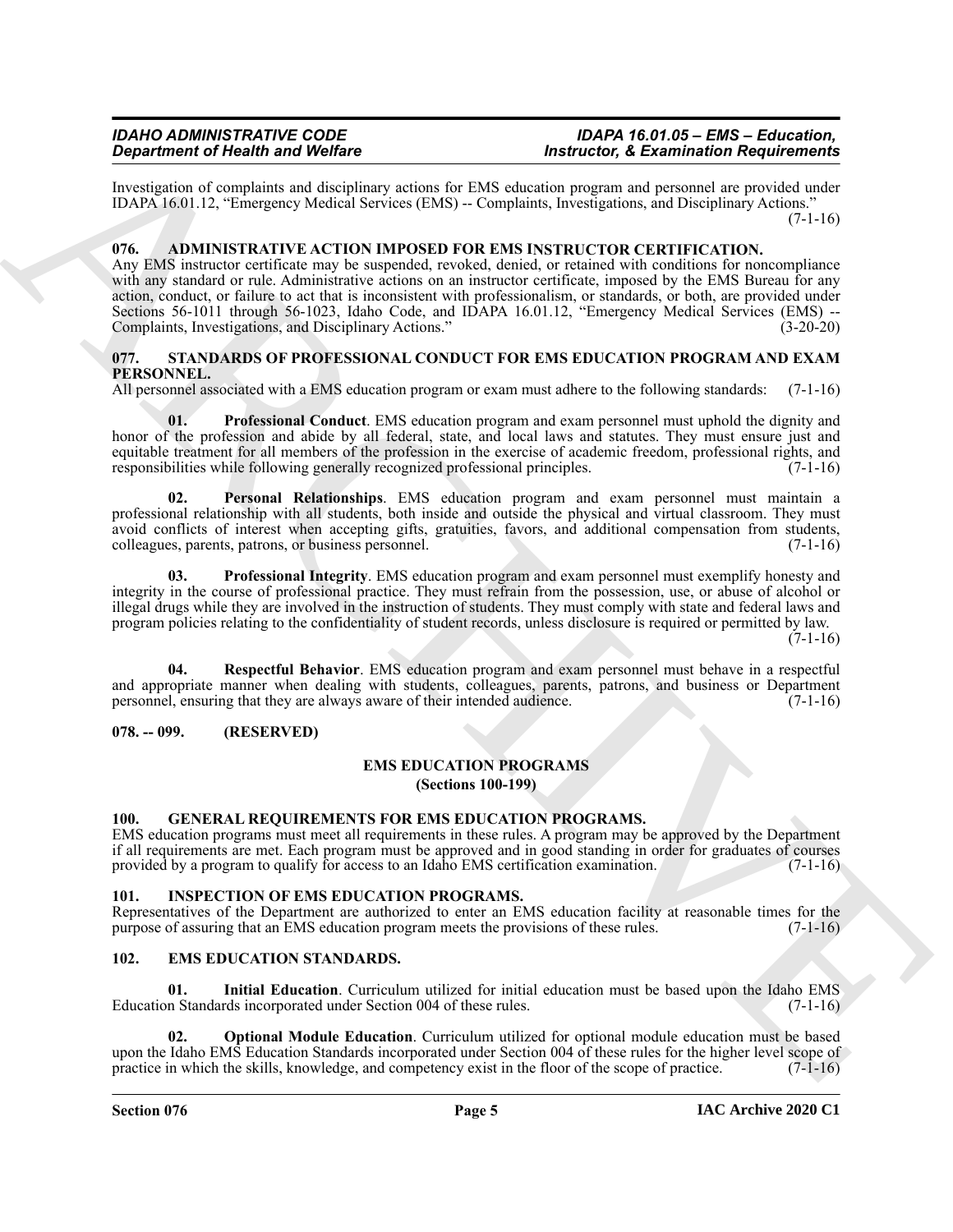<span id="page-5-10"></span><span id="page-5-0"></span>**103. EMS EDUCATION PROGRAM ELIGIBILITY.**

The following entities are eligible for approval as an EMS Education Program: (7-1-16)

**01. EMS Agency**. A licensed Idaho EMS agency, or applicant for agency licensure, that has met all of the agency licensure requirements in IDAPA 16.01.03, "Emergency Medical Services (EMS) -- Agency Licensing Requirements," with the exception of the personnel requirements in the case of an applicant agency. (7-1-16) Requirements," with the exception of the personnel requirements in the case of an applicant agency.

<span id="page-5-14"></span><span id="page-5-12"></span><span id="page-5-11"></span>**02.** Governmental Entity. A recognized governmental entity within the State of Idaho; (7-1-16)

**03. School**. A proprietary, secondary, or post-secondary school as defined in Title 33, Idaho Code, and in accordance with IDAPA 08.01.11, "Registration of Post-Secondary Educational Institutions and Proprietary Schools"; or (7-1-16) Schools"; or  $(7-1-16)$ 

<span id="page-5-13"></span><span id="page-5-7"></span>**04. Hospital**. An Idaho hospital as defined in IDAPA 16.03.14, "Hospitals." (3-20-20)

<span id="page-5-1"></span>**104. EMS EDUCATION PROGRAM APPROVAL REQUIREMENTS.** The following requirements must be met in order to be approved as an EMS Education Program: (7-1-16)

- <span id="page-5-8"></span>**01. All Programs**. All EMS educational programs must: (7-1-16)
- **a.** Have the infrastructure elements described in the Idaho EMS Education Standards; (7-1-16)
- **b.** Use a curriculum that meets the Idaho EMS Education Standards; (7-1-16)

**c.** Utilize personnel to fill the roles as defined in Section 300 of these rules; (3-20-20)

**d.** Provide sufficient quantities of supplies and equipment in good working order based on the curriculum and the minimum equipment list; and (7-1-16) (7-1-16)

<span id="page-5-9"></span>**e.** Have successfully completed a program review within the last three (3) years.  $(7-1-16)$ 

**Equivariant of Health wast Welfare**<br>
10. **EASE EDE CATED CATED ELECTION**<br>
113. **EASE EDE CATED ELECTION**<br>
113. **EASE ENETWARE REPORTED FIRENCE ARENAL ELECTION**<br>
113. **EASE ARCHIVE CATED ENERGY CONTINUES** (FIGURE 2013)<br> **02. Paramedicine Programs**. Programs teaching paramedicine must be accredited by, or have a Letter of Review (LoR) from, the Committee on Accreditation of Educational Programs for the EMS Professions (CoAEMSP). A representative of the Department may attend the CoAEMSP site visit. Documentation of official correspondence between CoAEMSP and the program must be provided to the Department within thirty (30) days.

 $(7-1-16)$ 

### <span id="page-5-4"></span><span id="page-5-2"></span>**105. EMS EDUCATION PROGRAM ACCOUNTABILITY.**

The Department will hold each EMS Education Program to the standards and requirements in these rules and the declarations made by the program on their most recent approved application. (7-1-16) declarations made by the program on their most recent approved application.

### <span id="page-5-3"></span>**106. EMS EDUCATION PROGRAM ADMINISTRATION.**

- <span id="page-5-6"></span><span id="page-5-5"></span>**01. General**. Each EMS Education Program must: (7-1-16)
- **a.** Register and maintain program information with the Department and the certification agency.  $(7-1-16)$
- **b.** Respond to all program-specific Department inquiries within fifteen (15) days; (7-1-16)

**c.** Submit supporting documentation requested during an audit to the Department within twenty-one s of the request; (7-1-16)  $(21)$  days of the request;

**d.** Ensure that all program personnel are familiar with and conduct business according to these rules; (7-1-16) and  $(7-1-16)$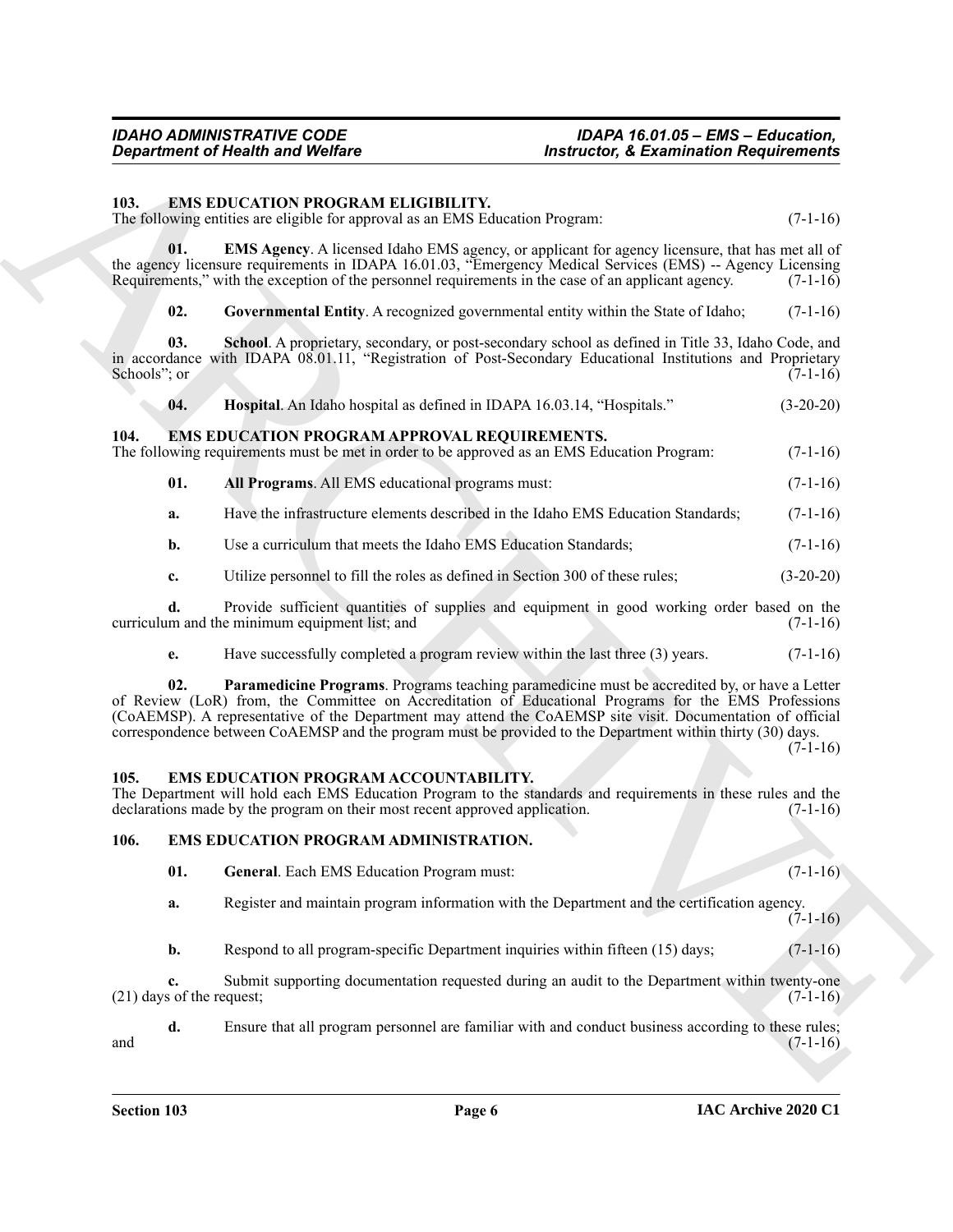| <b>Department of Health and Welfare</b> |                                                                                                                                                                                                               | <b>Instructor, &amp; Examination Requirements</b> |             |
|-----------------------------------------|---------------------------------------------------------------------------------------------------------------------------------------------------------------------------------------------------------------|---------------------------------------------------|-------------|
|                                         | Notify the Department within fifteen (15) days of any sanction taken against an instructor that<br>affects their ability to teach for the program.                                                            |                                                   | $(3-20-20)$ |
| 02.                                     | Policies and Procedures. The EMS Education Program must provide students with their policies<br>and procedures for the following:                                                                             |                                                   | $(7-1-16)$  |
| a.                                      | Program-specific student enrollment eligibility requirements;                                                                                                                                                 |                                                   | $(7-1-16)$  |
| b.                                      | Receipt and resolution of complaints, to include the Bureau's complaint process;                                                                                                                              |                                                   | $(7-1-16)$  |
| c.                                      | Process for students who do not show adequate progress; and                                                                                                                                                   |                                                   | $(7-1-16)$  |
| d.                                      | Program-specific requirements for successful completion of the course.                                                                                                                                        |                                                   | $(7-1-16)$  |
| <b>107.</b>                             | EMS EDUCATION PROGRAM COURSE ADMINISTRATION.                                                                                                                                                                  |                                                   |             |
| 01.<br><b>Education Program must:</b>   | Education. In order to prepare students to demonstrate the expected competencies, the EMS                                                                                                                     |                                                   | $(7-1-16)$  |
| a.<br>curriculum;                       | Deliver didactic education and psychomotor training that meets the objectives of the approved                                                                                                                 |                                                   | $(7-1-16)$  |
| b.                                      | Establish and maintain hospital/clinical and field/internship experience agreements to ensure<br>student access in accordance with the Idaho EMS Education Standards;                                         |                                                   | $(7-1-16)$  |
| c.                                      | The majority of initial education must be taught by certified EMS instructors.                                                                                                                                |                                                   | $(7-1-16)$  |
| 02.<br><b>Education Program must:</b>   | Evaluation. In order to assure that students can demonstrate the expected competencies, the EMS                                                                                                               |                                                   | $(7-1-16)$  |
| a.                                      | Establish and enforce pass/fail criteria that include evaluation of student performance and<br>competency during labs, didactic, clinical, and field internship training;                                     |                                                   | $(7-1-16)$  |
| b.                                      | Provide formative evaluations during a course to monitor the progress of students; and                                                                                                                        |                                                   | $(7-1-16)$  |
|                                         | Provide a formal summative evaluation that includes a variety of clinical behaviors and judgements<br>at the end of the course to measure the student's mastery of the objectives of the approved curriculum. |                                                   | $(7-1-16)$  |
| 108.                                    | EMS EDUCATION PROGRAM COURSE DOCUMENTATION.                                                                                                                                                                   |                                                   |             |
| 01.                                     | Records to be Submitted. Each EMS Education Program must submit the following<br>documentation to the Department as described below and in the format provided by the Department:                             |                                                   | $(7-1-16)$  |
| a.<br>new course;                       | Application for Course Registration Number (CRN) at least thirty (30) days prior to beginning a                                                                                                               |                                                   | $(7-1-16)$  |
| b.                                      | Course beginning record (roster) within ten (10) days after the course beginning date;                                                                                                                        |                                                   | $(7-1-16)$  |
| c.                                      | EMR and EMT Programs: Declare date and location of the formal summative evaluation within the<br>(10) days immediately following the date the course begins;                                                  |                                                   | $(7-1-16)$  |
| d.                                      | AEMT and Paramedic Programs: Proposed dates and locations of the didactic and psychomotor<br>certification examinations within ten (10) days of the course beginning date; and                                |                                                   | $(7-1-16)$  |
| e.                                      | Course completion record (roster) within ten (10) days after the student's course completion date.                                                                                                            |                                                   | $(7-1-16)$  |
|                                         |                                                                                                                                                                                                               |                                                   |             |

# <span id="page-6-4"></span><span id="page-6-3"></span><span id="page-6-2"></span><span id="page-6-0"></span>**107. EMS EDUCATION PROGRAM COURSE ADMINISTRATION.**

# <span id="page-6-7"></span><span id="page-6-6"></span><span id="page-6-5"></span><span id="page-6-1"></span>**108. EMS EDUCATION PROGRAM COURSE DOCUMENTATION.**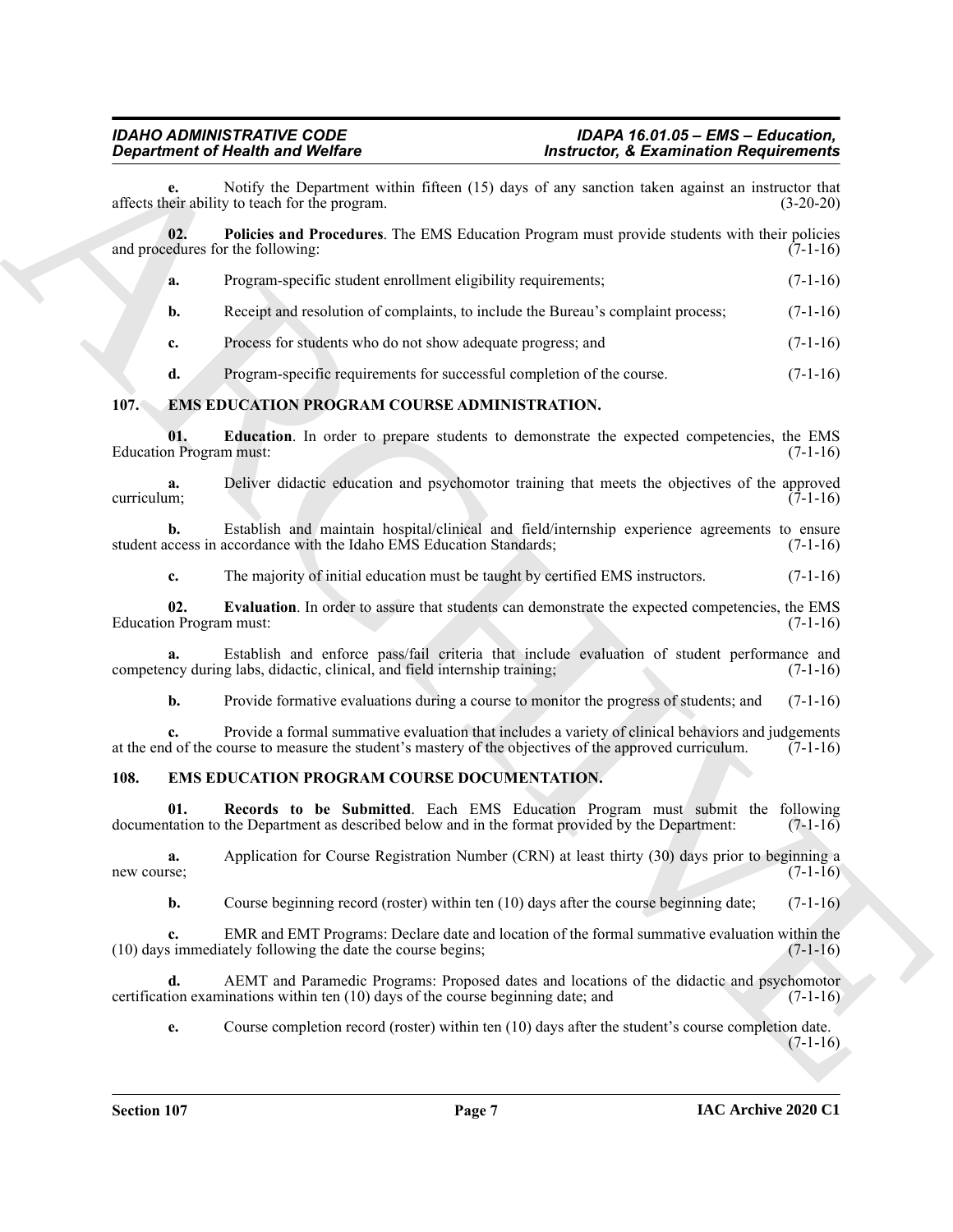## <span id="page-7-6"></span><span id="page-7-5"></span>**CRITERIA FOR EMS EDUCATION (Sections 200-299)**

# <span id="page-7-11"></span><span id="page-7-8"></span><span id="page-7-2"></span><span id="page-7-1"></span><span id="page-7-0"></span>**200. INITIAL EMS EDUCATION REQUIREMENTS.**

<span id="page-7-7"></span>

|               | <b>Department of Health and Welfare</b> |                                                                                                                                                                                                                                                                                                                                                                            | <b>Instructor, &amp; Examination Requirements</b> |  |  |
|---------------|-----------------------------------------|----------------------------------------------------------------------------------------------------------------------------------------------------------------------------------------------------------------------------------------------------------------------------------------------------------------------------------------------------------------------------|---------------------------------------------------|--|--|
| following:    | 02.                                     | Records to be Maintained. Each EMS Education Program must maintain documentation of the                                                                                                                                                                                                                                                                                    | $(7-1-16)$                                        |  |  |
| taught; and   | a.                                      | Student competence in all areas listed in the Idaho EMS Education Standards for the level being                                                                                                                                                                                                                                                                            | $(7-1-16)$                                        |  |  |
|               | b.<br>field experience.                 | Student attendance in all didactic instruction, skills laboratories, hospital/clinical experience, and                                                                                                                                                                                                                                                                     | $(7-1-16)$                                        |  |  |
|               | 03.                                     | Records Retention. All documentation related to a course or program must be retained for a<br>minimum of five (5) years in a retrievable format.                                                                                                                                                                                                                           | $(7-1-16)$                                        |  |  |
| $109. - 199.$ |                                         | (RESERVED)                                                                                                                                                                                                                                                                                                                                                                 |                                                   |  |  |
|               |                                         | <b>CRITERIA FOR EMS EDUCATION</b><br>(Sections 200-299)                                                                                                                                                                                                                                                                                                                    |                                                   |  |  |
| 200.          |                                         | <b>INITIAL EMS EDUCATION REQUIREMENTS.</b>                                                                                                                                                                                                                                                                                                                                 |                                                   |  |  |
|               | 01.                                     | Content.                                                                                                                                                                                                                                                                                                                                                                   | $(7-1-16)$                                        |  |  |
|               | a.                                      | Idaho-Specific Content. All initial EMS courses must include the following Idaho-specific content,<br>developed professionally and approved by the Department, if available:                                                                                                                                                                                               | $(7-1-16)$                                        |  |  |
|               | i.                                      | Physician Order for Scope of Treatment (POST);                                                                                                                                                                                                                                                                                                                             | $(7-1-16)$                                        |  |  |
|               | ii.                                     | Safe Haven;                                                                                                                                                                                                                                                                                                                                                                | $(7-1-16)$                                        |  |  |
|               | iii.                                    | Landing Zone Officer; and                                                                                                                                                                                                                                                                                                                                                  | $(7-1-16)$                                        |  |  |
|               | iv.                                     | <b>Extrication Awareness.</b>                                                                                                                                                                                                                                                                                                                                              | $(7-1-16)$                                        |  |  |
|               | b.                                      | National Content. All initial EMS courses must include the following national content:                                                                                                                                                                                                                                                                                     | $(7-1-16)$                                        |  |  |
|               | $\mathbf{i}$ .                          | Incident Command System ICS-100 and ICS-700; and                                                                                                                                                                                                                                                                                                                           | $(7-1-16)$                                        |  |  |
|               | ii.                                     | HazMat Awareness.                                                                                                                                                                                                                                                                                                                                                          | $(7-1-16)$                                        |  |  |
|               | 02.<br>level of the course.             | Consistency with Scope of Practice. All curricula must be consistent with the Idaho scope of<br>practice for licensed personnel as set forth in the EMS Physician Commission Standards Manual incorporated under<br>IDAPA 16.02.02, "Idaho Emergency Medical Services (EMS) Physician Commission," which aligns with the clinical                                          | $(3-20-20)$                                       |  |  |
| Model.        | 03.                                     | Consistency with State and National Standards. All curricula must be consistent with Idaho<br>EMS Education Standards incorporated under Section 004 of these rules, and the National EMS Scope of Practice                                                                                                                                                                | $(7-1-16)$                                        |  |  |
| $201. - 209.$ |                                         | (RESERVED)                                                                                                                                                                                                                                                                                                                                                                 |                                                   |  |  |
| 210.          |                                         | <b>OPTIONAL MODULE EMS EDUCATION.</b>                                                                                                                                                                                                                                                                                                                                      |                                                   |  |  |
|               | 01.                                     | Consistency with Scope of Practice. All optional module curricula must be consistent with the<br>Idaho scope of practice for licensed personnel as set forth in the EMS Physician Commission Standards Manual,<br>incorporated under IDAPA 16.02.02, "Idaho Emergency Medical Services (EMS) Physician Commission," which<br>aligns with the clinical level of the course. | $(3-20-20)$                                       |  |  |
|               | 02.                                     | Consistency with State and National Standards. All optional module curricula must be                                                                                                                                                                                                                                                                                       |                                                   |  |  |

### <span id="page-7-10"></span><span id="page-7-9"></span><span id="page-7-3"></span>**201. -- 209. (RESERVED)**

# <span id="page-7-14"></span><span id="page-7-13"></span><span id="page-7-12"></span><span id="page-7-4"></span>**210. OPTIONAL MODULE EMS EDUCATION.**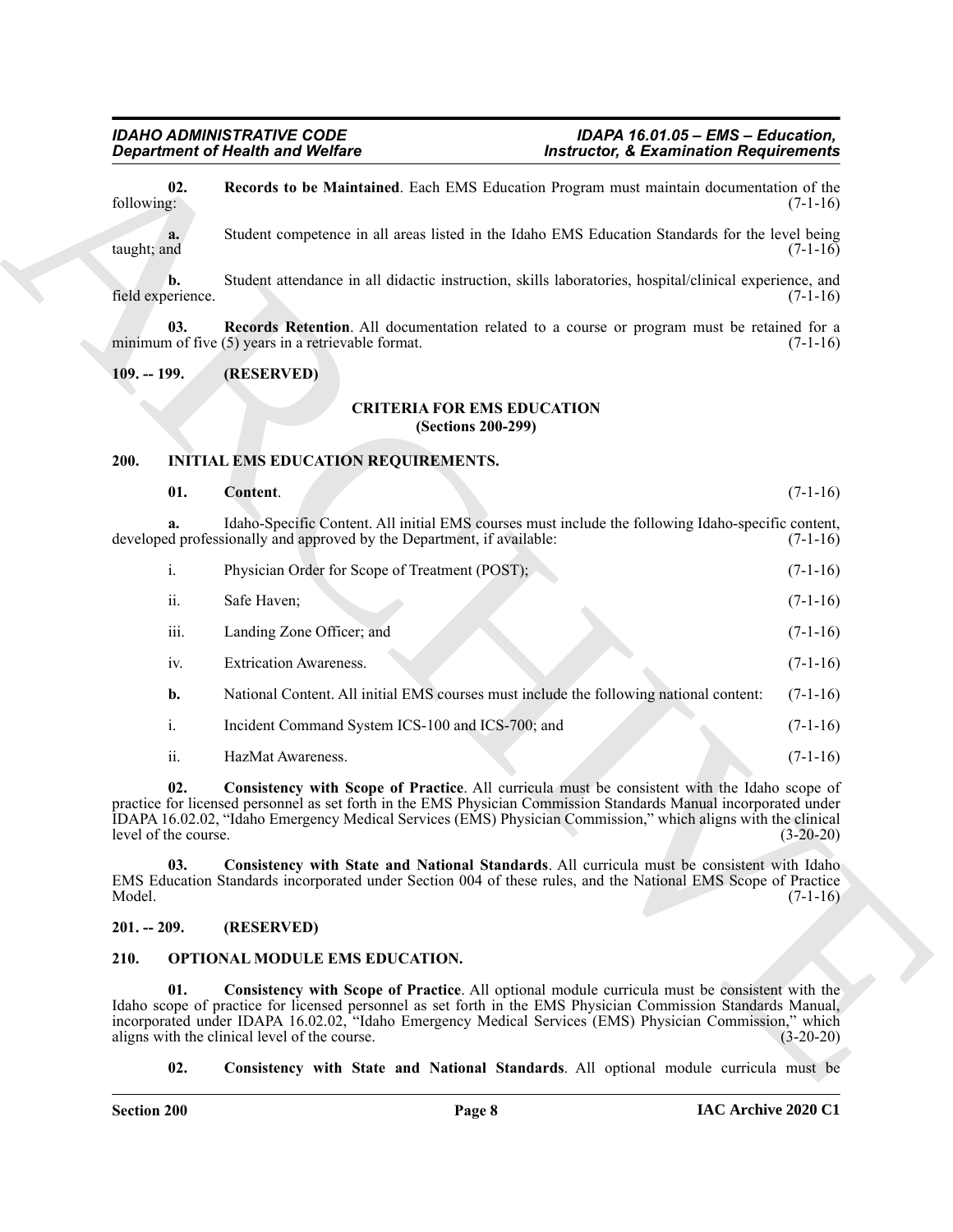consistent with Idaho EMS Education Standards incorporated under Section 004 of these rules, and the National EMS Scope of Practice Model.

### <span id="page-8-1"></span><span id="page-8-0"></span>**211. -- 299. (RESERVED)**

### <span id="page-8-15"></span><span id="page-8-10"></span>**EMS EDUCATION PROGRAM PERSONNEL REQUIREMENTS, QUALIFICATIONS, AND RESPONSIBILITIES (Sections 300-399)**

### <span id="page-8-13"></span><span id="page-8-2"></span>**300. REQUIRED PERSONNEL FOR EMS EDUCATION PROGRAMS.**

**01. Program Director**. Each program must identify an individual to serve as the Program Director.<br> **10. Program Director** may also serve as teaching faculty provided that faculty qualifications are met. (7-1-16) The Program Director may also serve as teaching faculty provided that faculty qualifications are met.

<span id="page-8-16"></span>**02. Teaching Faculty**. Each program must identify a sufficient number of teaching faculty who meet the qualifications described below in Subsections 301.02 and 301.03 of these rules. (7-1-16)

**03. Course Physician**. Each program must identify an individual to serve as the course physician. The nysician may also serve as teaching faculty, provided that faculty qualifications are met. (7-1-16) course physician may also serve as teaching faculty, provided that faculty qualifications are met.

### <span id="page-8-3"></span>**301. EMS EDUCATION PROGRAM PERSONNEL QUALIFICATIONS.**

<span id="page-8-14"></span><span id="page-8-9"></span><span id="page-8-5"></span>**01. Program Director**. Program Directors must meet the following qualifications: (7-1-16)

**a.** Have completed an Education Program Orientation Course within the previous twenty-four (24) months.  $(7-1-16)$ 

**b.** Have knowledge of current Idaho EMS Education Standards and the requirements for state ion and licensure. (7-1-16) certification and licensure.

<span id="page-8-8"></span><span id="page-8-6"></span>**02. Instructor**. Instructors must possess a current instructor certification issued by the Department.  $(7-1-16)$ 

**Experimental New York School And The Control Control Control Control Control Control Control Control Control Control Control Control Control Control Control Control Control Control Control Control Control Control Control 03. Adjunct Faculty or Guest Lecturers**. Adjunct faculty and guest lecturers must be authorized by the course physician based on credentials, education, or expertise that corresponds to the knowledge and skill objectives they are teaching. (7-1-16)

<span id="page-8-7"></span>**04.** Course Physician. Course physicians must meet the following qualifications: (7-1-16)

**a.** Be a Doctor of Osteopathy (DO) or Medical Doctor (MD) currently licensed to practice medicine erience and current knowledge of emergency care of acutely ill and injured patients; and (7-1-16) with experience and current knowledge of emergency care of acutely ill and injured patients; and

**b.** Have knowledge or experience in the delivery of out-of-hospital emergency care, including the proper care and transport of patients, medical direction, and quality improvement in out-of-hospital care. (7-1-16)

### <span id="page-8-11"></span><span id="page-8-4"></span>**302. EMS EDUCATION PROGRAM PERSONNEL RESPONSIBILITIES.**

An individual can have multiple personnel responsibilities, but must meet the applicable personnel requirements under Section 301 of these rules and fulfill all the responsibilities of each position they fill. (7-1-16)

<span id="page-8-12"></span>

| <b>Program Director.</b> The program director's responsibilities include: | $(7-1-16)$ |
|---------------------------------------------------------------------------|------------|
| Administrative oversight of the program;                                  | $(7-1-16)$ |

**b.** Ensuring that the program remains in compliance with these rules; and (7-1-16)

**c.** Serving as the program's point of contact for the Department, or for a national EMS certification  $body, or both.$  (7-1-16)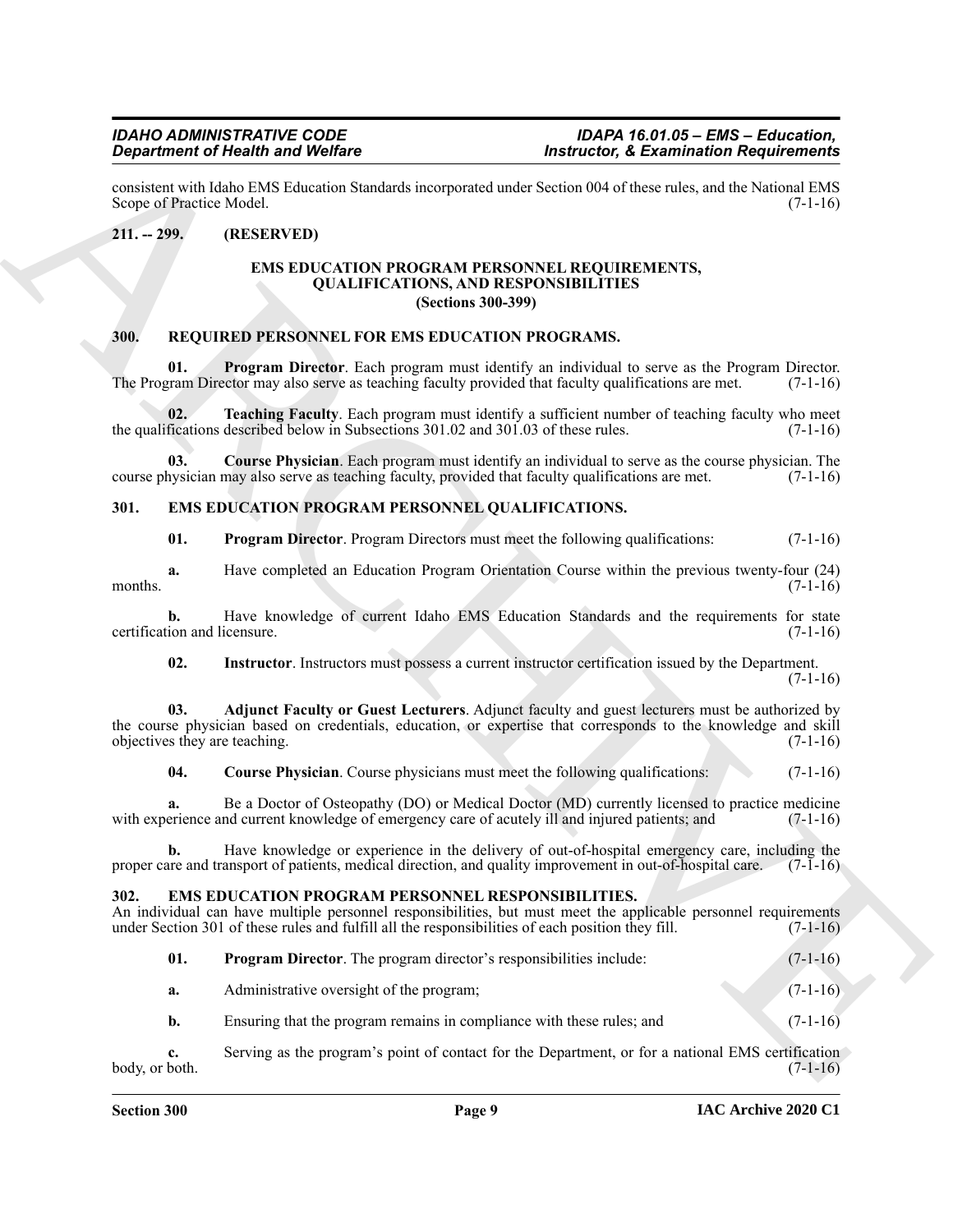<span id="page-9-5"></span>

| <b>Department of Health and Welfare</b> |                                                                                                                                                                                                                                                       | <b>Instructor, &amp; Examination Requirements</b> |            |
|-----------------------------------------|-------------------------------------------------------------------------------------------------------------------------------------------------------------------------------------------------------------------------------------------------------|---------------------------------------------------|------------|
| 02.                                     | Instructor. The instructor's responsibilities include:                                                                                                                                                                                                |                                                   | $(7-1-16)$ |
| a.                                      | Delivery of didactic and psychomotor education that satisfies the curriculum objectives;                                                                                                                                                              |                                                   | $(7-1-16)$ |
| b.<br>by the program;                   | Documentation of student performance and competency in accordance with the standards defined                                                                                                                                                          |                                                   | $(7-1-16)$ |
| c.                                      | Following program policies, requirements, and these rules;                                                                                                                                                                                            |                                                   | $(7-1-16)$ |
| d.                                      | Modeling positive behaviors and serving as a role model for students.                                                                                                                                                                                 |                                                   | $(7-1-16)$ |
| 03.                                     | Course Physician. The course physician's responsibilities are to provide:                                                                                                                                                                             |                                                   | $(7-1-16)$ |
| a.                                      | Medical oversight for all medical aspects of instruction; and                                                                                                                                                                                         |                                                   | $(7-1-16)$ |
| $\mathbf{b}$ .                          | Cooperative involvement with the program director.                                                                                                                                                                                                    |                                                   | $(7-1-16)$ |
| $303. - 399.$                           | (RESERVED)                                                                                                                                                                                                                                            |                                                   |            |
|                                         | <b>EMS INSTRUCTOR CERTIFICATION</b><br><b>(Sections 400-499)</b>                                                                                                                                                                                      |                                                   |            |
| 400.                                    | EMS INSTRUCTOR CERTIFICATION REQUIREMENTS.                                                                                                                                                                                                            |                                                   |            |
| 01.                                     | Instructor Certification is Required. In order to serve as an EMS instructor, an individual must<br>possess a current EMS instructor certificate issued by the Department.                                                                            |                                                   | $(7-1-16)$ |
| 02.<br>certification are:               | Instructor Certification Requirements. An individual applying for and meeting the requirements<br>defined in this section will be issued an initial EMS instructor certificate. The requirements for initial EMS instructor                           |                                                   | $(7-1-16)$ |
| a.                                      | Have successfully passed an Idaho criminal history and background check;                                                                                                                                                                              |                                                   | $(7-1-16)$ |
| b.                                      | Have completed a Department-sponsored EMS Education Program Orientation Course within the<br>preceding twenty-four (24) months;                                                                                                                       |                                                   | $(7-1-16)$ |
| in Section 404 of these rules;          | Have completed a course that meets the requirements of an Adult Methodology Course as defined                                                                                                                                                         |                                                   | $(7-1-16)$ |
| d.                                      | Hold a current EMS license or EMS certificate at or above the instructor level requested; and                                                                                                                                                         |                                                   | $(7-1-16)$ |
| e.<br>minimum of three (3) years.       | Have held an EMS license or EMS certificate at or above the level of instruction requested for a                                                                                                                                                      |                                                   | $(7-1-16)$ |
| 03.<br>the Department.                  | <b>Duration of Certificate.</b> EMS instructor certificates are good for up to three (3) years and will be<br>issued with an expiration date of June 30 no more than three (3) years after the date the application was approved by                   |                                                   | $(7-1-16)$ |
| 401.                                    | EMS INSTRUCTOR CERTIFICATE RENEWAL.<br>An individual applying for and meeting the EMS instructor certificate requirements defined in this rule will be issued<br>a renewed EMS instructor certificate. To renew your instructor certificate you must: |                                                   | $(7-1-16)$ |
|                                         |                                                                                                                                                                                                                                                       |                                                   |            |

# <span id="page-9-4"></span><span id="page-9-1"></span><span id="page-9-0"></span>**303. -- 399. (RESERVED)**

# <span id="page-9-8"></span>**EMS INSTRUCTOR CERTIFICATION (Sections 400-499)**

## <span id="page-9-12"></span><span id="page-9-11"></span><span id="page-9-9"></span><span id="page-9-2"></span>**400. EMS INSTRUCTOR CERTIFICATION REQUIREMENTS.**

# <span id="page-9-10"></span><span id="page-9-7"></span><span id="page-9-6"></span><span id="page-9-3"></span>**401. EMS INSTRUCTOR CERTIFICATE RENEWAL.**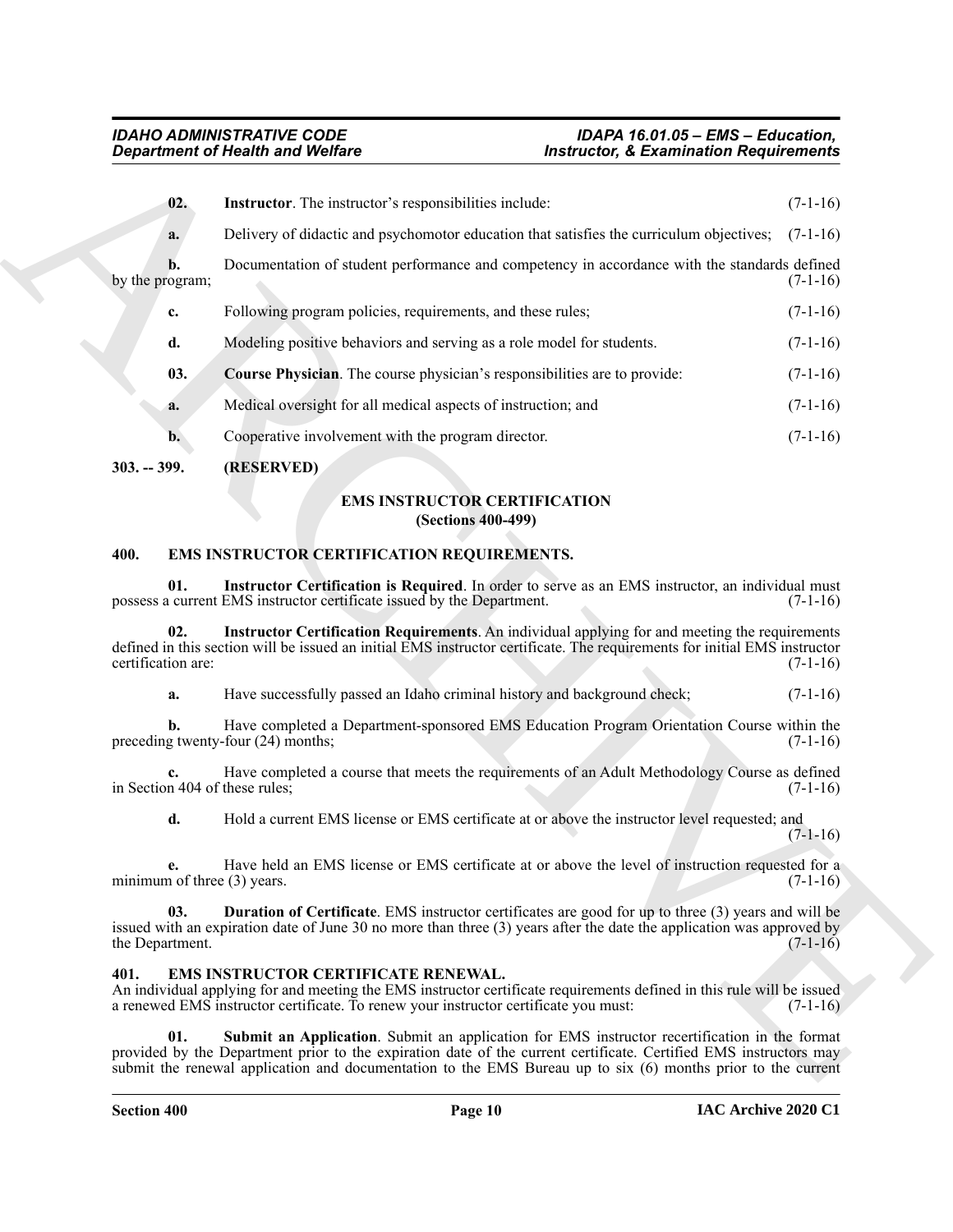expiration date of the instructor certificate. (7-1-16)

<span id="page-10-9"></span>**02. Teaching Time**. Document twenty-four (24) hours of teaching time during the current certification period.  $(7-1-16)$ 

<span id="page-10-6"></span>**03.** Continuing Education. Complete eight (8) hours of continuing education specific to adult n during the current certification period. (7-1-16) education during the current certification period.

<span id="page-10-7"></span>**04. Education Program Orientation Course**. Complete a Department-sponsored program orientation course within their certification cycle. The program orientation course can be counted as instructor continuing education. (7-1-16) education.  $(7-1-16)$ 

<span id="page-10-8"></span>**05. License or Certificate**. Possess a current Idaho EMS personnel license, a current Idaho certificate of eligibility, or a current national certification at or above the level of instructor certificate. (7-1-16)

# <span id="page-10-10"></span><span id="page-10-0"></span>**402. LAPSED EMS INSTRUCTOR CERTIFICATE.**

<span id="page-10-16"></span>**01. Timely Submission**. An application is considered timely when it is submitted to the Department prior to the expiration date of the EMS instructor certificate being renewed.  $(7-1-16)$ 

**02.** Failure to Submit. An EMS instructor certificate will expire if an instructor fails to submit a cand timely renewal application. (7-1-16) complete and timely renewal application.

<span id="page-10-14"></span><span id="page-10-13"></span><span id="page-10-12"></span><span id="page-10-11"></span>**03. No Grace Period**. The Department will not grant grace periods or extensions to an expiration date.  $(7-1-16)$ 

**04. Application Under Review**. Provided the instructor submitted a timely renewal application, an EMS instructor certificate will not lapse while under review by the Department. (7-1-16)

**Equation of Nically is and Wolfins**<br>
someone distance of *Resultation* Counter the state is the state of the state of the state of  $\mathbb{R}$  and  $\mathbb{R}$ <br>
specific the state is the state of the state of the state of the s **05. Additional Information**. The Department may request additional information from the instructor to address an application that was found to be incomplete or otherwise non-compliant with these rules. The Department will send the request to the instructor's last known address. The instructor has twenty-one (21) days from the date of notification to respond to the Department after which the certificate will be considered lapsed. (7-1-16)

<span id="page-10-15"></span>**06. Reinstatement of a Lapsed Certificate**. Personnel with a lapsed EMS instructor certificate must complete the requirements listed in Subsection 400.02 of these rules to reinstate their instructor certificate. (7-1-16)

# <span id="page-10-2"></span><span id="page-10-1"></span>**403. CERTIFICATION OF CURRENTLY APPROVED EMS INSTRUCTORS.**

<span id="page-10-5"></span>**01. Expiration of Approved Instructor Status**. EMS instructor certificates issued prior to July 1, 2016, will expire on June 30, 2019. (7-1-16)

<span id="page-10-4"></span>**02. Certification Process**. An EMS instructor approved prior to July 1, 2016, must submit an application for renewal to the Department prior to June 30, 2019, in order to maintain an EMS instructor certificate.

 $(7-1-16)$ 

**03. Certificate Requirements**. Currently approved EMS instructors who wish to maintain EMS instructor certification must meet the following requirements: (7-1-16)

<span id="page-10-3"></span>**a.** Have successfully passed an Idaho criminal history and background check;  $(7-1-16)$ 

**b.** Have completed a Department-sponsored Education Program Orientation Course orientation course within the preceding twenty-four  $(24)$  months; (7-1-16)

**c.** Hold a current EMS license or EMS certificate at or above the instructor level requested; and

 $(7-1-16)$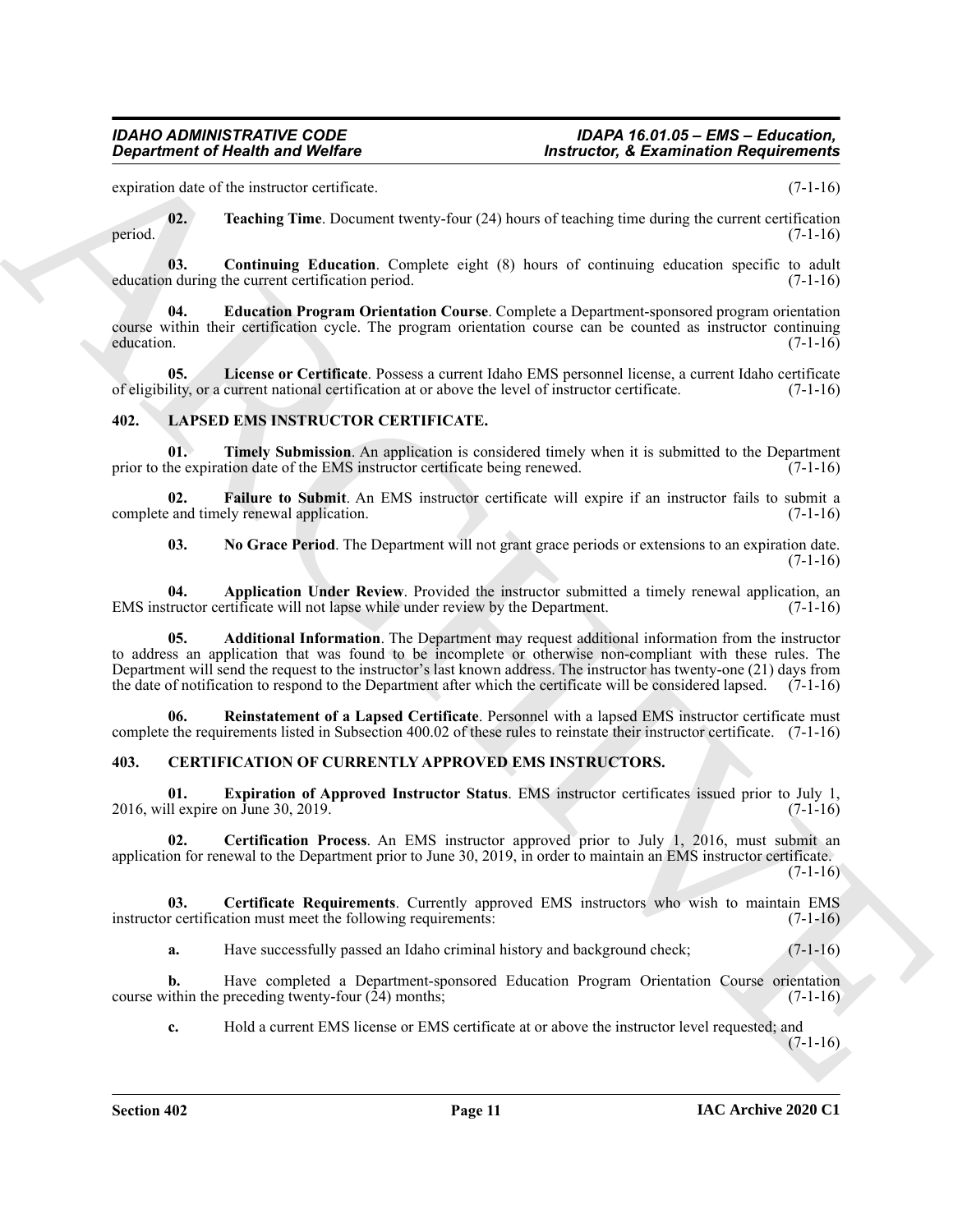## <span id="page-11-15"></span><span id="page-11-14"></span><span id="page-11-13"></span><span id="page-11-11"></span><span id="page-11-8"></span><span id="page-11-7"></span><span id="page-11-6"></span><span id="page-11-5"></span><span id="page-11-0"></span>**404. ADULT METHODOLOGY REQUIREMENTS FOR EMS INSTRUCTORS.**

| <b>Department of Health and Welfare</b><br>d.<br>minimum of three (3) years. |                                                                                                                                                       | <b>Instructor, &amp; Examination Requirements</b>                                                                                                                                                                                   |            |
|------------------------------------------------------------------------------|-------------------------------------------------------------------------------------------------------------------------------------------------------|-------------------------------------------------------------------------------------------------------------------------------------------------------------------------------------------------------------------------------------|------------|
|                                                                              |                                                                                                                                                       | Have held an EMS license or EMS certificate at or above the level of instruction requested for a<br>$(7-1-16)$                                                                                                                      |            |
| 04.<br>the Department.                                                       |                                                                                                                                                       | <b>Duration of Certificate.</b> EMS instructor certificates are good for up to three (3) years and will be<br>issued with an expiration date of June 30 no more than three (3) years after the date the application was approved by | $(7-1-16)$ |
| 404.                                                                         | ADULT METHODOLOGY REQUIREMENTS FOR EMS INSTRUCTORS.<br>approved by the Department, based on content that includes the following instructional topics: | Adult methodology requirements consist of completion of one (1) or more courses, developed professionally and                                                                                                                       | $(7-1-16)$ |
| 01.                                                                          | The Adult Learner.                                                                                                                                    |                                                                                                                                                                                                                                     | $(7-1-16)$ |
| 02.                                                                          | <b>Goals and Objectives.</b>                                                                                                                          |                                                                                                                                                                                                                                     | $(7-1-16)$ |
| 03.                                                                          | <b>Learning Styles.</b>                                                                                                                               |                                                                                                                                                                                                                                     | $(7-1-16)$ |
| 04.                                                                          | <b>Lesson Plans.</b>                                                                                                                                  |                                                                                                                                                                                                                                     | $(7-1-16)$ |
| 05.                                                                          | <b>Teaching Resources.</b>                                                                                                                            |                                                                                                                                                                                                                                     | $(7-1-16)$ |
| 06.                                                                          | <b>Teaching Aids.</b>                                                                                                                                 |                                                                                                                                                                                                                                     | $(7-1-16)$ |
| 07.                                                                          | <b>Teaching Methods.</b>                                                                                                                              |                                                                                                                                                                                                                                     | $(7-1-16)$ |
| 08.                                                                          | <b>Measurement and Evaluation Techniques.</b>                                                                                                         |                                                                                                                                                                                                                                     | $(7-1-16)$ |
| 09.                                                                          | Remediation, Communication, and Feedback.                                                                                                             |                                                                                                                                                                                                                                     | $(7-1-16)$ |
| $405. - 499.$                                                                | (RESERVED)                                                                                                                                            |                                                                                                                                                                                                                                     |            |
|                                                                              |                                                                                                                                                       | <b>EMS EXAMINATIONS</b><br><b>(Sections 500-599)</b>                                                                                                                                                                                |            |
| 500.                                                                         | STANDARDIZED EMS CERTIFICATION EXAMINATIONS.<br>Personnel Licensing Requirements."                                                                    | A graduate of an EMS course must successfully complete psychomotor and cognitive certification examinations in<br>order to qualify for EMS personnel licensure under IDAPA 16.01.07, "Emergency Medical Services (EMS) --           | $(7-1-16)$ |
| 01.                                                                          | requirement for EMR and EMT course graduates can be met by any of the following:                                                                      | EMR and EMT Psychomotor Examination. The psychomotor certification examination                                                                                                                                                      | $(7-1-16)$ |
| a.<br>rules.                                                                 |                                                                                                                                                       | Successful completion of the end-of-course examination described in Subsection 107.02.c. of these                                                                                                                                   | $(7-1-16)$ |
| b.<br>Department.                                                            |                                                                                                                                                       | Successful completion of a level-appropriate psychomotor examination administered by the                                                                                                                                            | $(7-1-16)$ |
| 02.                                                                          | Department-sponsored certification psychomotor examination.                                                                                           | <b>AEMT</b> and Paramedic Psychomotor Examination. The psychomotor certification examination<br>requirement for AEMT and Paramedic course graduates can only be met by successfully completing a formal                             | $(7-1-16)$ |
| 03.                                                                          |                                                                                                                                                       | Cognitive Examination. The cognitive certification examination requirement for all levels of<br>course graduates can only be met by successfully completing the Idaho-approved certification cognitive examination.                 | $(7-1-16)$ |
|                                                                              | OPTIONAL MODULE EMS EXAMINATIONS.                                                                                                                     |                                                                                                                                                                                                                                     |            |

# <span id="page-11-16"></span><span id="page-11-12"></span>**EMS EXAMINATIONS (Sections 500-599)**

### <span id="page-11-21"></span><span id="page-11-18"></span><span id="page-11-10"></span><span id="page-11-9"></span><span id="page-11-3"></span><span id="page-11-2"></span><span id="page-11-1"></span>**500. STANDARDIZED EMS CERTIFICATION EXAMINATIONS.**

### <span id="page-11-20"></span><span id="page-11-19"></span><span id="page-11-17"></span><span id="page-11-4"></span>**501. OPTIONAL MODULE EMS EXAMINATIONS.**

**Section 404 Page 12**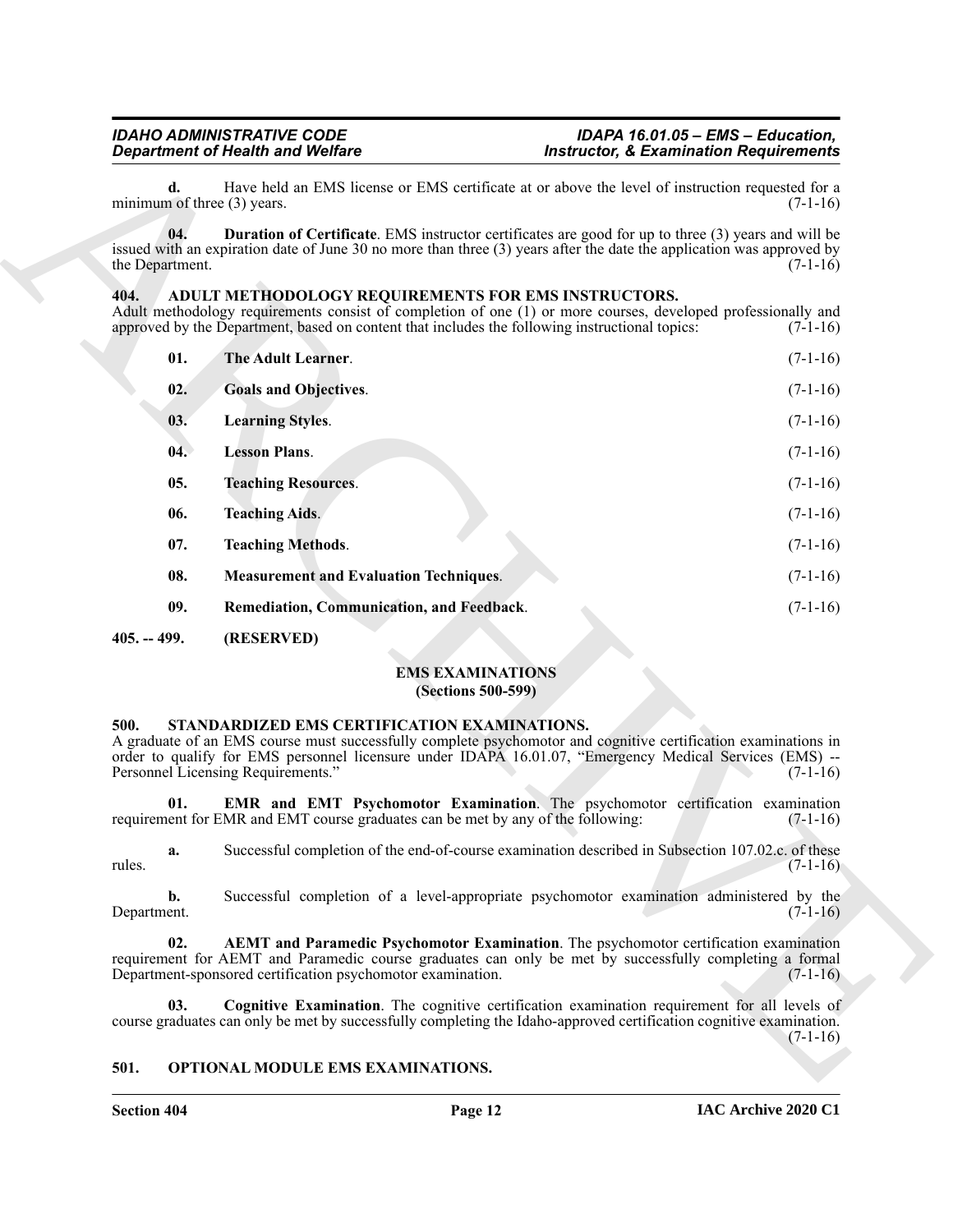**Experiment of Neutrino Wolfres**<br>
Experiment of Neutrino Wolfress Constant and the State of Experiment Order State Scheme (1988)<br>
The State Scheme of Scheme Constant and Scheme Constant Constant Constant and Scheme Consta Psychomotor and cognitive examinations must be completed at the EMR and EMT levels once didactic education and training are successfully completed, as described in the EMS Physician Commission Standards Manual incorporated under IDAPA 16.02.02, "Idaho Emergency Medical Services (EMS) Physician Commission." (3-20-20)

# <span id="page-12-3"></span><span id="page-12-0"></span>**502. EMS EXAM APPLICATIONS.**

An organization other than the educational program that wishes to host a Department-administered examination must notify the Department at least sixty (60) days in advance of the proposed exam date. Educational programs must notify the Department in accordance with Section 108 of these rules. (7-1-16)

<span id="page-12-1"></span>**503. -- 998. (RESERVED)**

# <span id="page-12-13"></span><span id="page-12-4"></span><span id="page-12-2"></span>**999. OTHER VIOLATIONS THAT MAY RESULT IN FORMAL ADMINISTRATIVE ACTION.**

**01. Unprofessional Conduct**. Any act that violates the standards of professional conduct in Section  $077$  of these rules.  $(7-1-16)$ 

**02. Failure to Maintain Standards of Knowledge, Proficiency, or Both**. Failure to maintain standards of knowledge, or proficiency, or both, as required under these rules as well as: (7-1-16)

<span id="page-12-9"></span>**a.** IDAPA 16.01.07, "Emergency Medical Services (EMS) -- Personnel Licensure Requirements"; and  $(7-1-16)$ 

<span id="page-12-12"></span><span id="page-12-11"></span>**b.** IDAPA 16.02.02, "Idaho Emergency Medical Services (EMS) Physician Commission." (3-20-20)

**03.** Mental Incompetency. A lawful finding of mental incompetency by a court of competent jurisdiction. (7-1-16)  $j$ urisdiction.  $(7-1-16)$ 

**04. Impairment of Function**. Performance of duties under an EMS instructor certificate while under the influence of alcohol, an illegal substance, or a legal drug or medication causing impairment of function. (7-1-16)

<span id="page-12-7"></span>**05. Denial of Criminal History Clearance**. Any conduct, action, or conviction that does or would result in denial of a criminal history clearance under IDAPA 16.05.06, "Criminal History and Background Checks."  $(7-1-16)$ 

<span id="page-12-8"></span>**06. Discipline, Restriction, Suspension, or Revocation**. Discipline, restriction, suspension, or revocation by any other jurisdiction. (7-1-16)

<span id="page-12-6"></span>**07. Danger or Threat to Persons or Property**. Any conduct, condition, or circumstance determined by the EMS Bureau that constitutes a danger or threat to the health, safety, or well-being of persons or property.  $(7-1-16)$ 

<span id="page-12-10"></span>**08. Falsification of Applications or Reports**. The submission of fraudulent or false information in any report, application, or documentation to the EMS Bureau. (7-1-16)

<span id="page-12-5"></span>**09. Attempting to Obtain a Certificate by Means of Fraud**. Misrepresentation in an application, or tation. for certification by means of concealment of a material fact. (7-1-16) documentation, for certification by means of concealment of a material fact.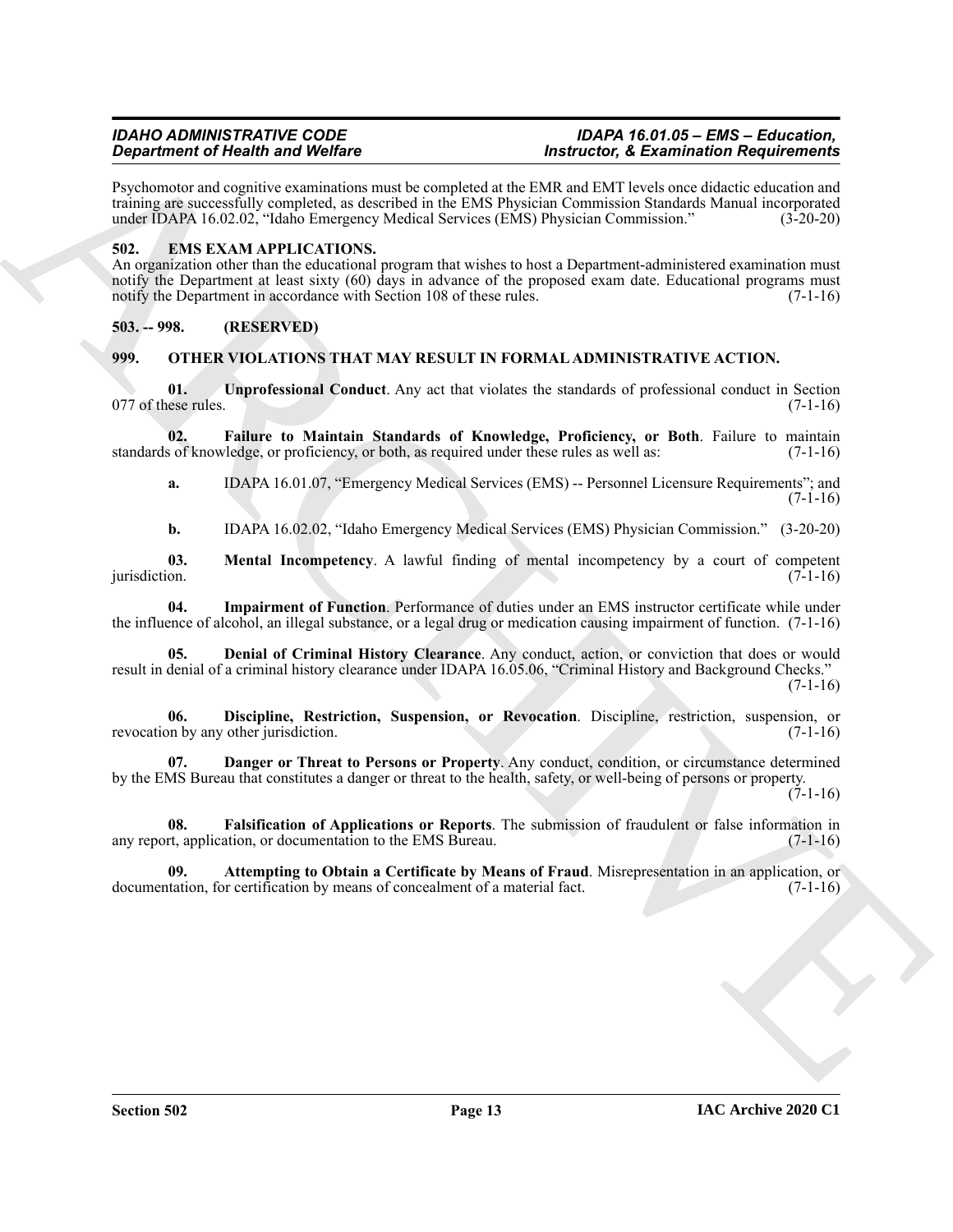# *Subject Index*

# **A**

Administrative Action Imposed For EMS Instructor Certification 5 Adult Methodology Requirements For EMS Instructors 12 Goals & Objectives 12 Learning Styles 12 Lesson Plans 12 Measurement & Evaluation Techniques 12 Remediation, Communication, & Feedback 12 Teaching Aids 12 Teaching Methods 12 Teaching Resources 12 The Adult Learner 12

## **C**

Certification Of Currently Approved EMS Instructors 11 Certificate Requirements 11 Certification Process 11 Duration of Certificate 12 Expiration of Approved Instructor Status 11 Criminal History & Background Check Requirements 4 Additional Criminal History & Background Check 4 Initial Instructor Certification 4 Reinstatement of Instructor Certification 4 Criteria For EMS Education 8

# **D**

Definitions 4

### **E**

EMS Education Program Accountability 6 EMS Education Program Administration 6 General 6 Policies & Procedures 7 EMS Education Program Approval Requirements 6 All Programs 6 Paramedicine Programs 6 EMS Education Program Course Administration 7 Education 7 Evaluation 7 EMS Education Program Course Documentation 7 Records Retention 8 Records to be Maintained 8 Records to be Submitted 7 EMS Education Program Eligibility 6

[A](#page-4-7)dministrative Collections of the Company of the Collection of the Collection of the Collection of the Collection of the Collection of the Collection of the Collection of the Collection of the Collection of the Collection EMS Agency 6 Governmental Entity 6 Hospital 6 School 6 EMS Education Program Personnel Qualifications 9 Adjunct Faculty or Guest Lecturers 9 Course Physician 9 Instructor 9 Program Director 9 EMS Education Program Personnel Requirements, Qualifications, & Responsibilities 9 EMS Education Program Personnel Responsibilities 9 Course Physician 10 Instructor 10 Program Director 9 EMS Education Programs 5 EMS Education Standards 5 Initial Education 5 Optional Module Education 5 EMS Exam Applications 13 EMS Examinations 12 EMS Instructor Certificate Renewal 10 Continuing Education 11 Education Program Orientation Course 11 License or Certificate 11 Submit an Application 10 Teaching Time 11 EMS Instructor Certification 10 EMS Instructor Certification Requirements 10 Duration of Certificate 10 Instructor Certification is Required 10 Instructor Certification Requirements 10

# **G**

General Requirements For EMS Education Programs 5

# **I**

Incorporation By Reference 4 Idaho Bureau of EMS & Preparedness EMS Education Equipment List, edition 2016- 1 4 Idaho EMS Bureau Vehicle Extrication Awareness Instructor Guidelines, edition 2016-1 4 Idaho EMS Education Standards, edition 2016-1 4

Initial EMS Education Requirements 8 Consistency with Scope of Practice 8 Consistency with State & National Standards 8 Content 8 Inspection Of EMS Education Programs 5 Investigation Of Complaints For EMS Education Program & Personnel Violations 4

## **L**

Lapsed EMS Instructor Certificate 11 Additional Information 11 Application Under Review 11 Failure to Submit 11 No Grace Period 11 Reinstatement of a Lapsed Certificate 11 Timely Submission 11 Legal Authority 4

# **O**

Optional Module EMS Education 8 Consistency with Scope of Practice 8 Consistency with State & National Standards 8 Optional Module EMS Examinations 12 Other Violations That May Result In Informal Administrative Action 13 Attempting to Obtain a Certificate by Means of Fraud 13 Danger or Threat to Persons or Property 13 Denial of Criminal History Clearance 13 Discipline, Restriction, Suspension, or Revocation 13 Failure to Maintain Standards of Knowledge 13 Falsification of Applications or Reports 13 Impairment of Function 13 Mental Incompetency 13 Unprofessional Conduct 13

### **R**

Required Personnel For EMS Education Programs<sub>9</sub> Course Physician 9 Program Director 9<br>Teaching Faculty 9 Teaching Faculty 9